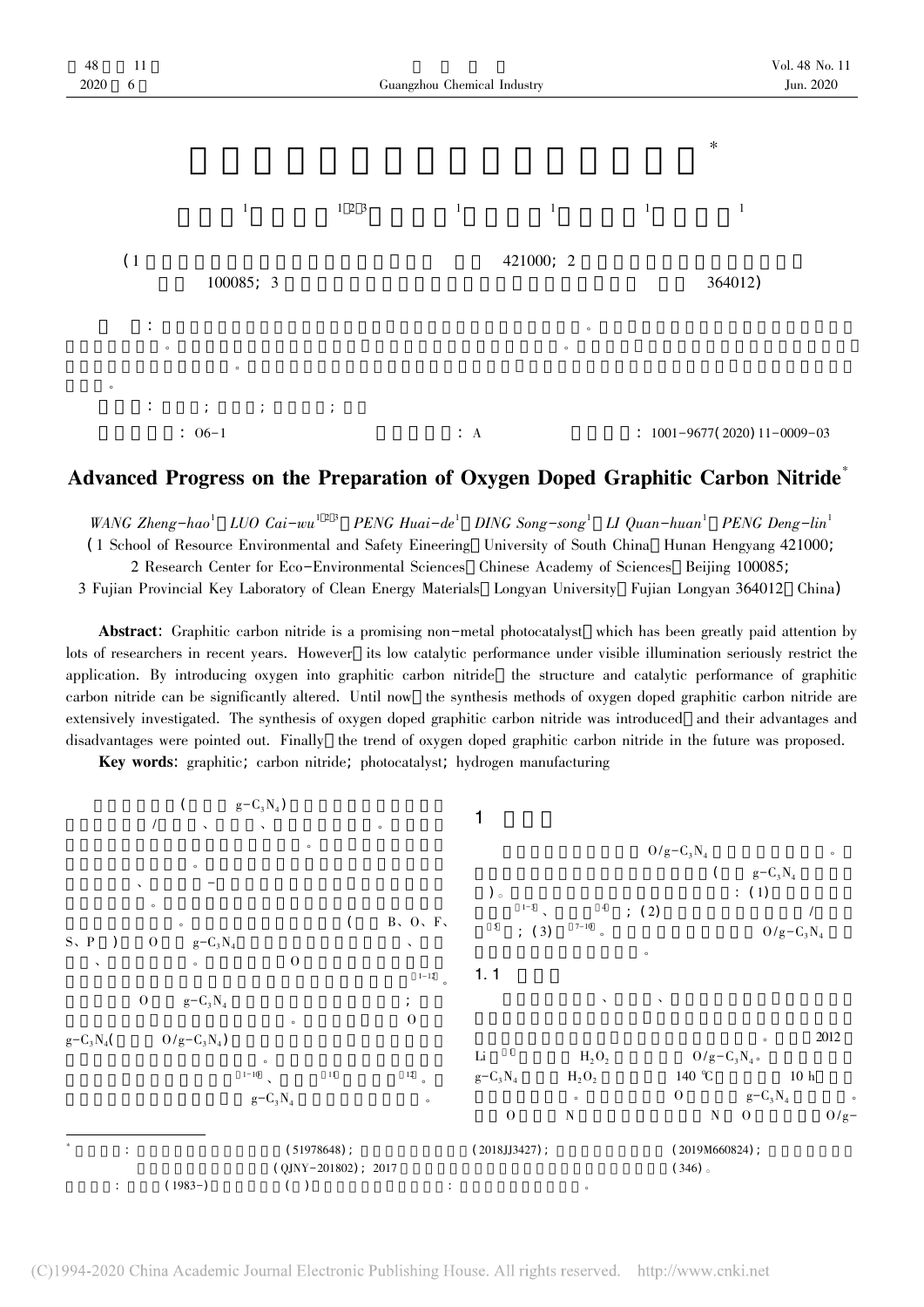$C_3N_4$  $4$  $g-C_3N_4$   $\pi$  $g-C_3N_4$  $\frac{1}{2}$  Liu  $\frac{2}{\pi}$  $0/g - C_3 N_4 \, \circ \qquad \qquad \qquad {\rm Liu} \qquad \qquad ^2 O/g C_3N_4$  $\log -C_3N_4$  $\alpha$  $\circ$   ${\rm O/g-C_3N_4}$  $\overline{Q}$ O $\hspace{1.6cm}0\hspace{1.2cm}$  $\delta$  O  $\mathrm{g-C_3N_4}$  $\bullet$  $H_2O_2$   $O_2$  $H_2O_2$  and  $H_2O_2$  $\frac{3}{\pi}$  $H_2O_2$ 60 $\degree$ C  $\Gamma$  0 °C 10 min  $N_2$  550 °C  $2\,$  h  $10\,$  min  $$N_2$$   $1550$   $^{\circ}\mathrm{C}$   $2\,$  h  $$O/g-C_3N_4\,$   $^{\circ}$  $O/g-C_3N_4$  $\overline{H}_2O_2$  $H_2O_2$  $H_2O_2$  $\overline{a}$  $1.2$ Pisanu $(7.3 \text{ M}) \qquad g C_3N_4$  $(1-9 h)$  ,  $0/g-C_3N_4$ .  $g - C_3 N_4$   $g - C_3 N_4$  $\bullet$  $O/g-C_3N_4$  $g - C_3 N_4$  0/g-C<sub>3</sub>N<sub>4</sub> 8  $\ddot{\theta}$  $\rm _o$  O  $\rm _g-C_3N_4$ 。例如 在邻近的碳原子上多余的电子发生重新分布; g-  $C_3N_4$  $\pi$  and  $\pi$  and  $\pi$  and  $\pi$  $\pi$  ;<br>O<sub>2</sub>;  $N-O, C=O$  C-O  $O/g-C_3N_4$  $\sim$  $\overline{O}$  $-NO_2$   $g-C_3N_4$  a  $1.3$  / Oh $5 \tO/g-C_3N_4$  $0/\text{g} C_3N_4$   $\circ$  $\begin{array}{c} C_3N_4 \circ \\ g - C_3N_4 \end{array}$  $4 \t\t\t 1$  $O/g - C_3N_4$  $O/g-C_3N_4$  $\overline{\phantom{a}}$  $O/g-C_3N_4$  $\frac{8}{9}$   $\frac{4}{9}$   $\frac{9}{9}$   $\frac{4}{9}$  $C_3N_4$  $\frac{4}{\pi}$ 性较强、价格较昂贵等问题 也是制约其工业化发展的重要因 。  $1.4 /$  $\sim$  $\sim$  Guo  $^{-6}$  $0/g-C_3N_4$   $\therefore$  Guo<br> $g-C_3N_4$   $\therefore$   $g-C_3N_4$  $\begin{pmatrix} 0 & 1:1 \end{pmatrix}$ 2 h 2 h  $g-C_3N_4$ 米片 为后续的光-芬顿氧化反应提供更好的场所。同时  $g - C_3 N_4$  $\sim$  UV  $\sim$  UV  $\sim$  UV  $\sim$ UV<br> $O/g-C_3N_4$  $\cdot$  OH  $g - C_3N_4$  $\sim$  $BRST$   $349 \text{ m}^2/\text{g}$  $0/g-C_3N_4$  . O  $O/g - C_3N_4$  对光的吸收能力和有效地分离光生空穴-电子对  $\mathbf{B}$  defined by  $\mathbf{B}$  and  $\mathbf{B}$ 非常高 但是该路线涉及到制备工艺繁多、成本高、有毒的化  $\mathcal{L}$ 1. 5  $\bullet$  $\sim$  Wang  $\frac{7}{4}$  $180 \, \text{°C}$  16 h  $180 \text{ °C} \qquad \qquad 16 \text{ h}$ <br> $0/g-C_3N_4 \text{ °C}$  $0 \qquad \qquad \frac{O}{g-C_3N_4}$  $5.95 \text{ m}^2/\text{g}$   $48.96 \text{ m}^2/\text{g}$ .  $\frac{3}{2}$  13. 9 的比表面积和电荷迁移的能力以及光生空穴-电子对的有效地  $\sim$  Zhang  $\sim$  8 200 °C •  $\text{Zhang}$   $\text{N}$   $\text{200}$  ℃ ,  $\text{1}$   $\sim$  5 h)  $O/g-C_3N_A$  $\mathbf{Q}$  $\sim$  $\bullet$  $\sim 0$   $\sim 0$   $0$  $C_3N_4$  $0 \t 0 \t 0$   $0$  /g-<br>(55 m<sup>2</sup>/g) \times  $g - C_3 N_4$   $\qquad \qquad$  $\lambda$  $g - C_3 N_4$  $11.3$  .  $g - C_3N_4$  $\overline{\mathcal{O}}$  $\sim$  Ming  $^{9}$  $g-C_3N_4$  and  $g-C_3N_5$  $\begin{array}{ccc} & g - C_3 N_4 \, , & \qquad & 180 \, \, ^{\circ}\!C \\ g - C_3 N_4 & \qquad & (4 \sim 14 \, \, h) \end{array}$  $g - C_3N_4$  H<sub>2</sub>O /  $g - C_3 N_4$  0  $g - C_3 N_4$  $\label{eq:Q} \begin{array}{ccc} & g - C_3 \mathrm{N}_4 & \\ \mathrm{C=O} & \mathrm{C-O} & \mathrm{N-O} & \circ \end{array}$  $\sim$ 

 $C_3N_4$ 

 $\alpha$